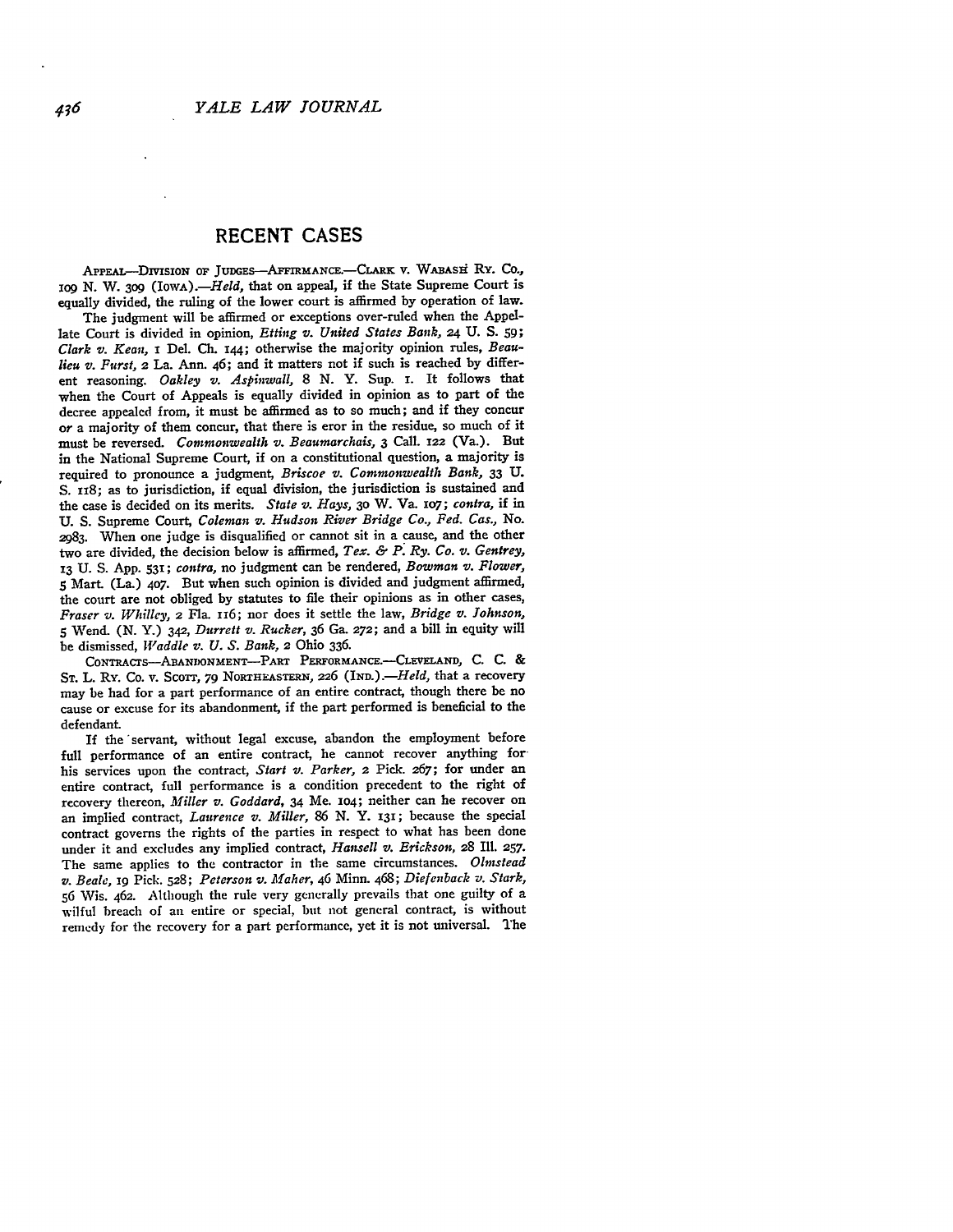pioneer case, *Britton v. Turner*, 6 N. H. 481, allowed a recovery upon a *quan-*<br> *tum meruit* to the extent of benefits received, but that recovery, if any, was based at the contract price with deduction for what it would cost to procure a completion and of any damages sustained **by** reason of the breach and this case has since been followed **by** a very few states, *Pixler v. Nichols,* **8** Iowa *io6; Wheatly v. Miscal,* **5 Ind. I1[2;** *Duncan v. Baker,* **21** Kan. **io7.** Those cases rested on two reasons: First, that a plaintiff should be allowed to recover, notwithstanding a wilful breach, for the reason that when he was sued **by** the defendant, the defendant might not be able to recover more than nominal damages, and in such a case, to refuse the plaintiff a right of action, would be to give substantial damages to the defendant. Second, that the understanding of the community, in such a case, is that a laborer shall receive compensation for the services actually rendered by him, but this understanding rests not on the contract itself but only upon the obligation imposed **by** law. *Parcell v. McCumber,* **ii** Neb. 2o9; *Chambler v. Baker, 95* **N. C. 98;** *Carroll v. Welch,* **26** Tex. 147.

CONTRACTS-MASTER AND SERVANT-WRONGFUL DISCHARGE-DANIEL V. MANHATTAN **Lim** INS. Co., **IO2 N.** Y. Susp. *27.* **A** contract of employment stipulated that either party might terminate it **by** a notice of thirty days. Thereafter, the contract was extended for a year from a specified date. Similar renewals were subsequently made, the last renewal extending the contract for a year after a specified date. *Held,* that the master was liable for discharging the employee before the expiration of the year. Jenks, **J.,** *dissenting.*

A new contract may abrogate an earlier one, either expressly or **by** implication. Evans v. Jacobitz, 67 Kan. 249; Sutton v. Griebel, 118 Ia. 78. To effect discharge by implication, however, the new contract must be dearly inconsistent with the earlier contract. *Drown v. Forrest,* **63** Vt **557;** *Pease v. McQuillin, iSo* Mass. **135.** If the later contract covers the same subject and has the same scope, but is wholly or partially inconsistent therewith, it abrogates the earlier contract in *toto. Tuggles v. Callison,* **143** Mo. **527;** *Spreckel v. Bander,* **30** Or. 577. But if the subject-matter is only in part the same, the latter contract supersedes and abrogates, only in so far as it is inconsistent with the earlier one. *Alferitz v. Ingalls,* 83 Fed. 964; *Bray v. Loomer, 61* Conn. 456. **A** modification which merely extends the time for performance, leaves the remaining provisions in full force. *Underwood v. Wolf, 131* Ill. **425.** The minority opinion in this case is supported in *Blondel v. Le Vesconte,* **41** Minn. **35,** holding that after a contract of service for no definite period had been partly performed, a subsequent written agreement **fixing** a definite term, embodies the terms of the prior contract

CORPORATIONS-TRANSFER OF ASSETS-VALIDITY AS TO CREDITORS.--- WARD v. **CITY TRUST** Co. OF **NEW** YORK, **Io2 N.** Y. SuPP. 5o. A trust company loaned money to the owners of the capital stock of a corporation, taking their note therefor, with the stock as security. Thereafter, the control of the corporation affairs was given to one of the stockholders who, in the name of the corporation, as president and general manager, indorsed a draft drawn to the order of the corporation, to the trust company who accepted this as payment of the loan and surrendered the note and stock. *Held,* that the title of the trust company to the draft could not be attacked on the ground that the payment thereof rendered the corporation insolvent, where the company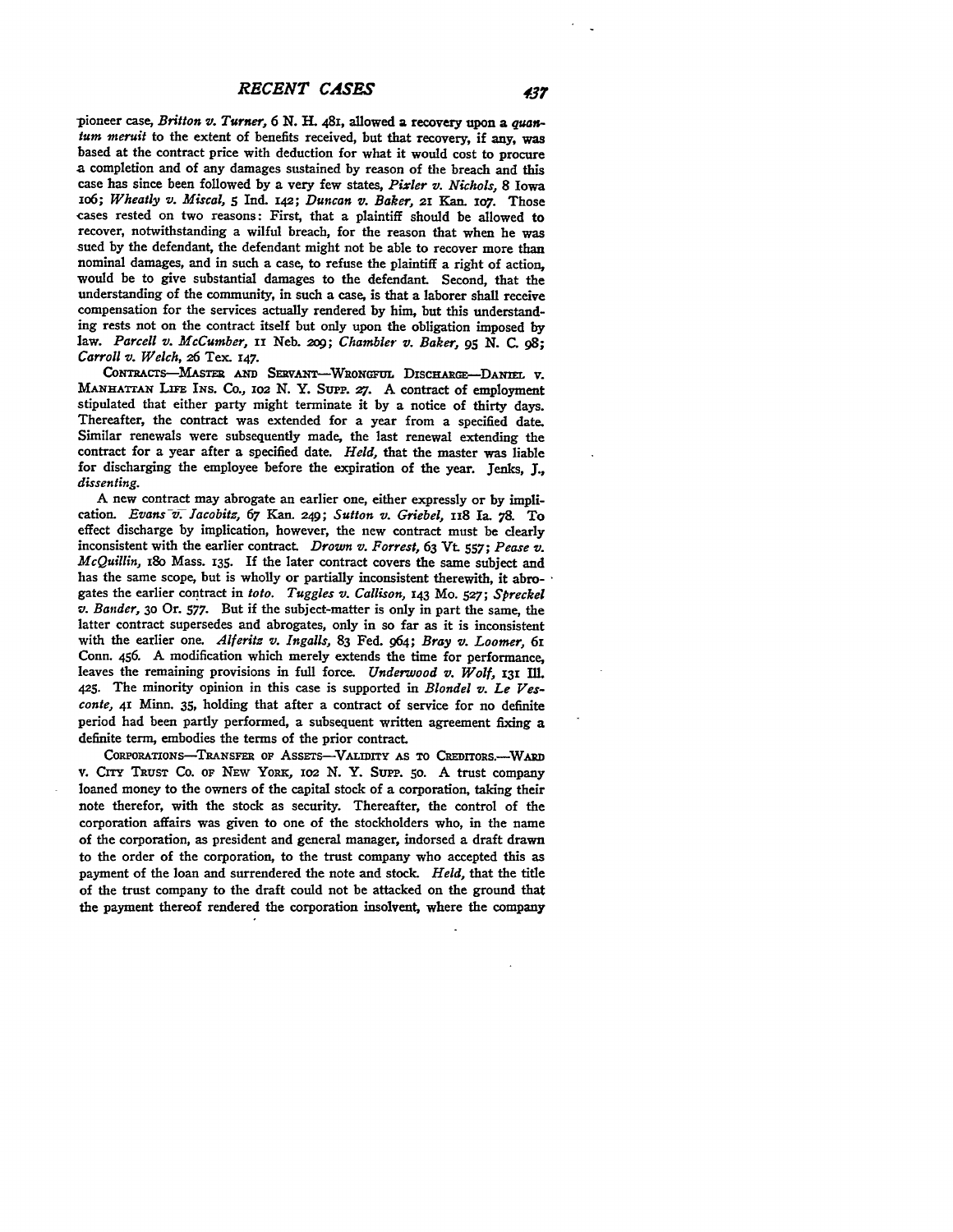had no information, leading it to believe that the corporation was thereby made insolvent. Scott and McLaughlin, **J.J.,** *dissenting.*

The assets of a corporation are a trust fund for the payment of its debts upon which the creditors have an equitable lien both as against stockholders.<br>and all transferees, except those purchasing in good faith for value. Brum and all transferees, except those purchasing in good faith for value. *Brum v. Ins. Co., 6* Fed. **143;** *San Francisco R. R. Co. v. Bee,* 48 Cal. **398.** This. doctrine obtains whether a corporation is solvent or insolvent. *Union Nat. Bank v. Douglas,* i McCrary **86.** In England, the so-called "trust fund" doctrine is not applied in respect to business corporations. *In re Wincham Shipbuilding Co., 9* **Ch.** Div. **322.** But a person who pays value for negotiable paper is to be regarded as rightful holder unless he has been guilty of actual bad faith and he is not bound to make inquiries as to defects in the title thereof. *Johnson v. Way,* **27** Ohio St 374; *Spooner v. Holmes, io2* Mass. **503.** There are minority *dicta,* however, supporting the dissenting opinion here, which hold that a corporation note, given for an individual obligation is not given in the regular course of business, but presumptively is *ultra vires* and therefore, one who takes such paper with knowledge that it is not given for a corporate purpose, can have no claim to the protection accorded a *bona fide* holder. *McLellan v. Detroit File Works,* **56** Mich. **579;** *West St. Louis Savings Bank v. Shawnee County Bank,* 95 **U. S. 557.**

CRIMINAL LAW-FORMER JEOPARDY.-STEINKUHLER V. STATE, 109 N. W. "395 *(NEB.).-Held,* that to constitute a former jeopardy, it must appear that the defendant was put upon trial before a court having competent jurisdiction upon an indictment or an information sufficient in form and substance to sustain a conviction, and that the jury was impaneled and sworn, and thus charged with his deliverance. This privilege, derived from legal guaranty, was common law, 4 *Bl. Comm.,* **335;** and when declared in the American Bill of Rights, it was held that it applied only to the Federal Courts, *United State v. Gilbert, Fed. Cas.,* No. 152o4, *Cold v. Eves,* **12** Conn. **243;** but the constitutions of the several states have the same provision, *Bishop Crim. Law,* Vol. I, 65o. It applies to felonies and misdemeanors, but not to actions *qui tam;* nor to civil or tort actions; nor to any action which does not make the defendant liable to be restrained from his personal liberty, *Brink v. State,* 18 Tex. **App.** 344; *State v. Spear,* 6 Md. 644. It may be waived **by** the defendant, *State v. Gurney,* **37** Maine I56. In its application, the interpretation has occasionally been, "That no man shall be tried twice for the same offence," *People v. Goodwin,* **I8** Johns. 187; but "how can it mean that when there is a plain difference between a verdict given and the jeopardy of a verdict? Hazard, peril, danger, jeopardy of a verdict cannot mean a verdict given." *Commonwealth v. Cook,* 6 *S.* & R. *577; Bishop Crim. Law,* Vol. I, 661; Cobin v. The State, 16 Ala. 781. Thus it follows that former jeopardy attaches as soon as a person has once been put upon his trial before a court of competent jurisdiction, upon an indictment or information, which is sufficient to sustain a conviction and the jury has been charged with his deliverance, and if, afterwards, for any reason, the jury are discharged unneces- sarily and without his consent, he is entitled to his discharge and cannot be tried again, *Wright v. State, 5* Ind. 29o; *State v. Wallers,* i6 La. Ann. **400;** *Price v. State,* **Ig** Ohio **423.** But there can be no former jeopardy when the acquittal was obtained **by** fraud, *State v. Brown,* 16 Conn. **54;** nor if indictment or information is defective, no matter how far trial has proceeded, *Maxwell Crim. Procedure,* 566; *Commonwealth v. Peters,* **12** Met. **387;** nor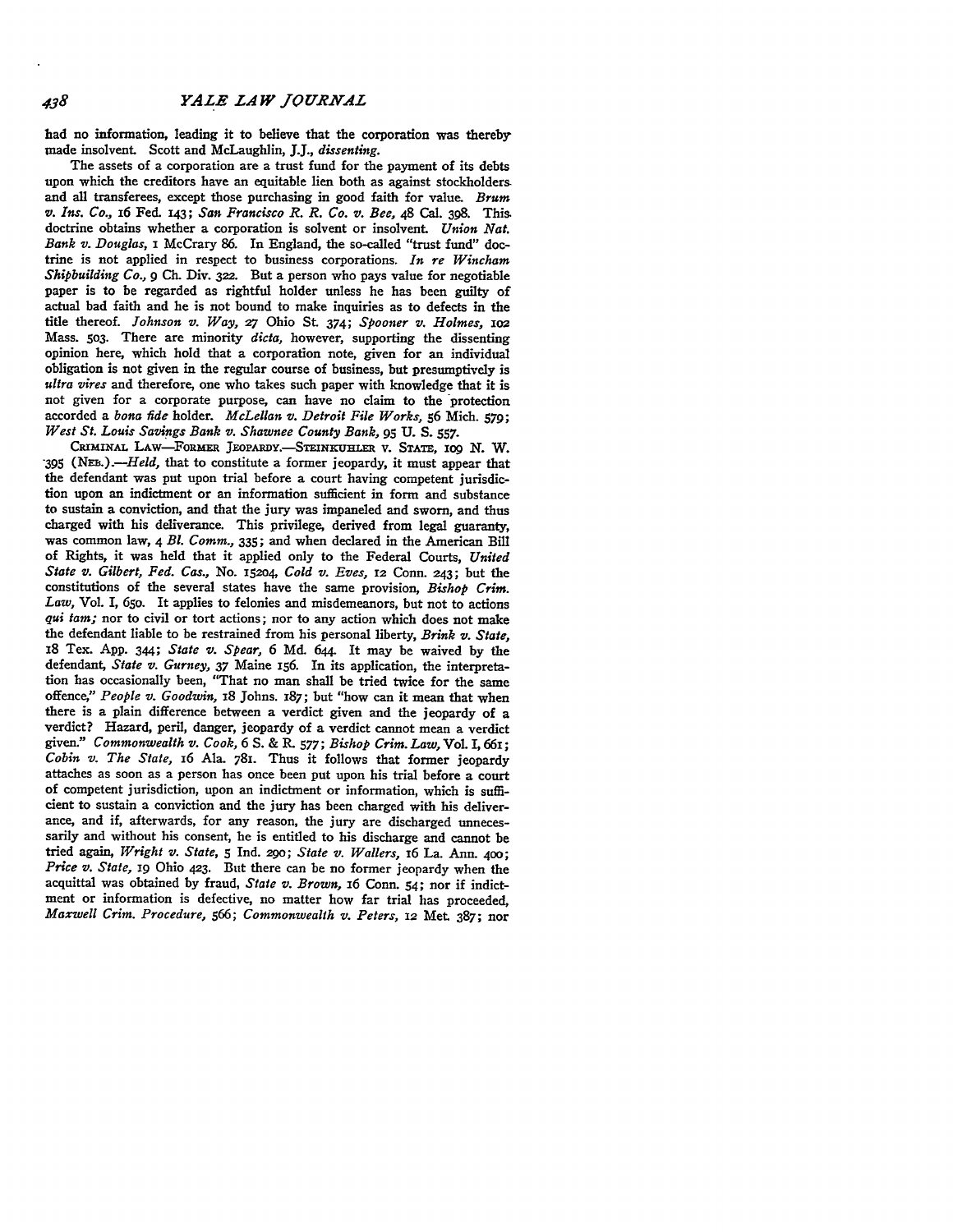if one juror escape, *State v. Hall,* 4 Halst. **256;** likewise if juryman was incompetent or not sufficiently sworn, or if the case was tried **by** a less than legal jury, *Brown v. The State,* **5** Eng. 6o7; nor if jury are discharged upon failure to agree, but *contra* if the discharge before disagreement is without defendant's consent, *United States v. Perez,* **9** Wheat. **579;** nor proceedings before a grand jury, *State v. Whipple,* **57** Vt **637;** nor increased penalties for subsequent offences, *Kelley v. People,* 115 Ill. **583;** nor a plea of guilty extorted **by** duress and judgment entered upon *it, Sanders v. State, 4 Crim. Law Mag.* **359;** nor pendency of other indictments for the same charge, *Bailey v. State, ix* Tex. **App. i4o.**

DIVORCE-ACTION-STATE COURT-JURISDICTION-DOMICILE.-STATE EX **Rl ALDRACH** v. MoRsE, **87** PAC. **705** *(UTAH.)-Held,* that where a husband and wife were married and resided in Utah, where the husband abandoned the wife, the matrimonial domicile was in that state, which was all that was essential to confer jurisdiction to decree a divorce, though the husband could not be personally served there.

This case is interesting as following the much discussed case of *Haddock v. Haddock, 2oi* **U. S. 562.** The domicile of the husband for all practical purposes is the domicile of the wife. *Greene v. Greene,* **28** Mass. **41o.** But for the purpose of bringing a suit, when the husband's conduct is cause for the same, she may acquire a domicile distinct from his. *Ditson v. Ditson,* 4 **R. I. 87.** The desertion of the husband for a time sufficient to give the wife a cause for divorce, entitles her to sue in the former domicile of thehusband. *Shaw v. Shaw, 98 Mass. 158. So where the actual residence of .* the wife is in one state, but her domicile in another, an act of the husband, cause for divorce, will make the former her domicile, *Bowman v. Bowman,* **24** IlL **App.** 165. **By** acquiring a foreign residence the wife does not.lose the right to sue in the state of the husband's domicile, *Sewall v. Sewall*, 122 Mass. 156. There may be a separate domicile when the husband and wife are living apart under judicial separation, or when the husband has been guilty of misconduct. *Hunt v. Hunt, 72 N.* Y. *217;* which overcomes the presumption that the domicile of the husband is that of the wife, *Harteau v. Harteau, <sup>14</sup>* Pick. i8I; and the wife may maintain a suit in the state where they were last domiciled, *B urtis v. Burtis,* 161 Mass. **5o8.**

EMBEZZLEMENT--INDICTMENT--CHARACTER IN WHICH PROPERTY WAS REcEIVED-ALEGATIoN-SUFFICIENCY.-STORMS V. STATE, **98 S.** W. **678** *(A..).--Held,* on a trial for embezzlement, evidence of similar transactions **by** accused, before and after transaction relied on, is admissible on the question of his intent.

In a prosecution of a clerk, in a Circuit Court for converting to his own use solicitor's fees in certain cases, proof of other acts of embezzlement of similar character is admissible to show guilty knowledge. *Stanley v. State,* **88** Ala. 154. In a prosecution for embezzlement previous acts of embezzlement similar to the one charged may be shown as evidence of guilty knowledge. *Same v. Neyce,* 88 Cal. **393.** On a trial for embezzlement testimony as to transactions in the year following, and similar in character to those charged, are competent evidence to show guilty knowledge on the part of the defendant. *People v. DeGraff, 6 N. Y.* **412.**

EVIDENCE-OPINIONS OF NON-EXPERTS.-DAVIS V. SHORT LINE RY. Co., 88 PAC. 2 *(UTAH).-Held, that a man's wife, who had lived with him for* many years, and was in attendance on him during his illness, and was in a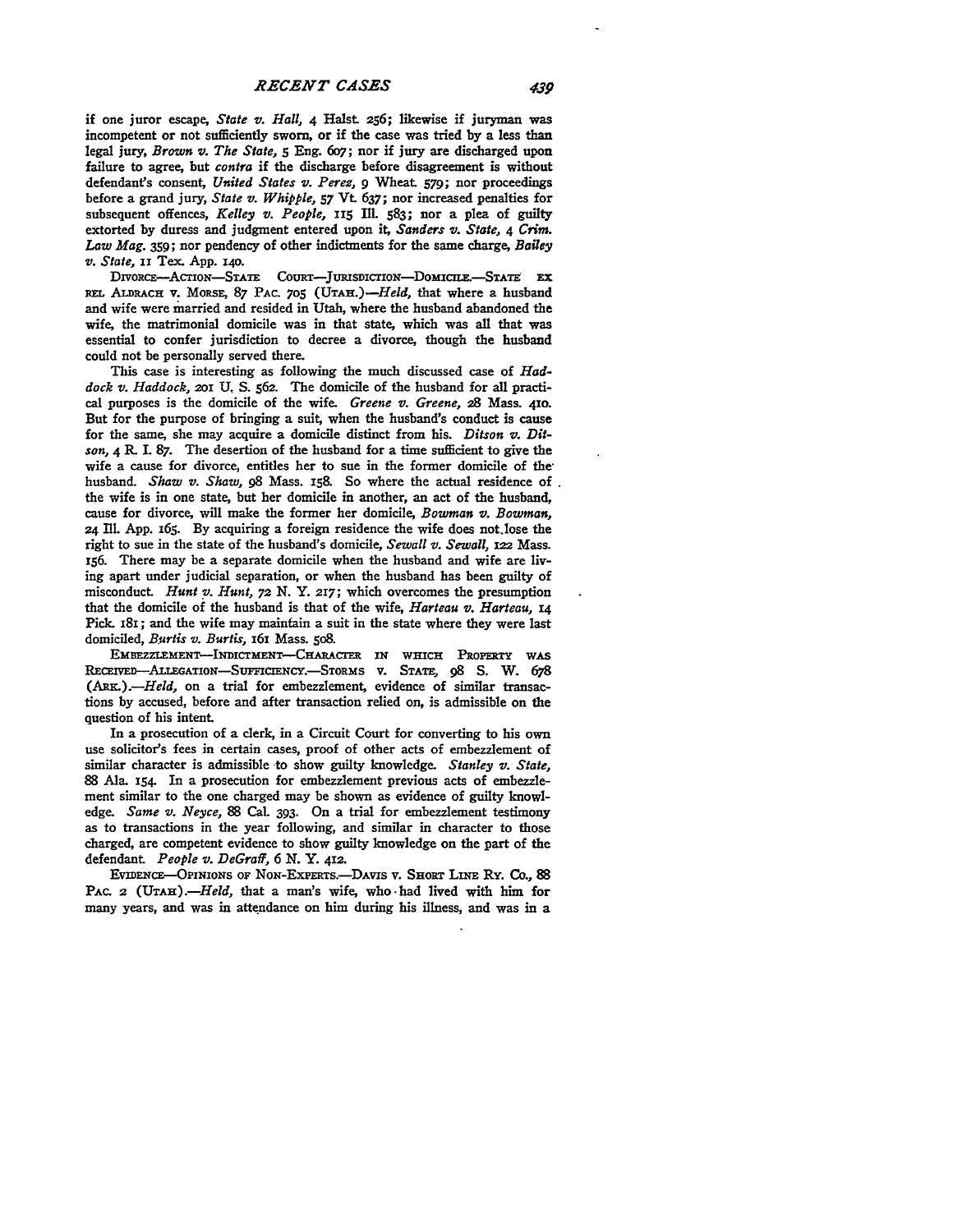condition to inform herself of his general physical condition as it was before and after he was injured, may testify to his good or poor health, and as to his suffering pains or being free from them.

A non-expert witness may give an opinion as to the general health and physical condition of another, if the facts upon which the opinion is based, are within his knowledge, and have been first stated. *Louisville, N. A. & C. v. Holsapple,* 38 N. E. **137;** *Turnpike Co. v. Andrews, io2* Ind. 138. A mother of the injured party, with whom she has been living, may testify from her observations as to what the physical condition of the party injured was, before the accident. *Sherman v. Village of Oneota, 21* N. Y. Supp. **137.** A wife may testify as to the appearance of her husband's injuries. *James* **v.** *Ford, 9* N. Y. Supp. 5o4. Testimony by non-experts of the plaintiff's condition before and after the accident is admissible, such testimony being within the range of common observation; and the fact that expert witnesses have given contrary evidence is no ground for excluding it. *Winter v. Central Ia. Ry. Co.,* 45 **N.** W. **737.**

**EVIDENCE-PAROL EVIDENCE-COURT** RECORD.-WARBURTON **V.** GOWRE, **79** N. E. 270 (MASS.).-*Held*, the court record of a trial, though meager, must be taken as true, and can neither be enlarged nor diminished **by** parol evidence.

Parol evidence is inadmissible to vary the terms of a written instrument. *<sup>I</sup>Greenleaf Ev.,* Section **275.** Judicial proceedings must be proved from record of court. *Lyon v. Bolling,* **14** Ala. **753.** Except facts connected with the trial, which were not proper to be incorporated in the record and not inconsistent with it, may, when relevant, be proved **by** parol evidence. *Tobey v. Esterely Machine Co., 44* Am. **St.** Rep. 554 **(N. D.).** The oral testimony of a magistrate is not admissible to contradict his own record of the proceedings before him, *Henshaw v. Sanil,* **114** Mass. 74. Nor can parol evidence be given to vary decree **of** divorce, *Wilson v. Wilson,* 45 Cal. **399.** The record of proceedings in bankruptcy, however, is only *prima facie* evidence of the facts stated in it and may be varied **by** parol testimony. *Tehley v. Ban,* 16 Pa. i96. **A** conclusive judgment in one state offered in evidence in another cannot be varied **by** parol testimony, *Barkman v. Hopkins, ii* **Ark. 157.**

EVIDENCE-PREUMPTIONS--COMMON LAw.-ELLINGTON V. **HARRIS, 56 S.** E. **134** *(GA.) .- Held,* there being no evidence as to what was the law of South Carolina, the presumption is that the common law there prevailed.

The views upon this proposition are **by** no means uniform. In some states it is held that in the absence of proof, it will be presumed that the laws of another state are the same as the laws of the forum. *Osborn v. Blackburn,* **78** Wis. 2og. Others hold that the law of another state will be presumed to be the same as the common law of the state of the forum. *Tilexan v. Wilson,* 43 Me. 186. Again, in the absence of evidence, some courts maintain that no presumption arises that the statute law of the forum is the same as the law of another state. *Dickey v. Bank, 89* **Md.** 28o. But where the law of two states has been the same, the repeal of the law in the state of the forum will not raise a presumption of its repeal in the other. *Ex parte Lafonta,* 2 Rob. 495 (La.). **A** court cannot presume that laws as to the distribution of intestate property in one state **are** the same as in another. *Leach v. Pillsbury,* 15 **N.** H. **137.** No presumption will be made as to the law of a foreign state which would work a forfeiture. *Way v. Tele-*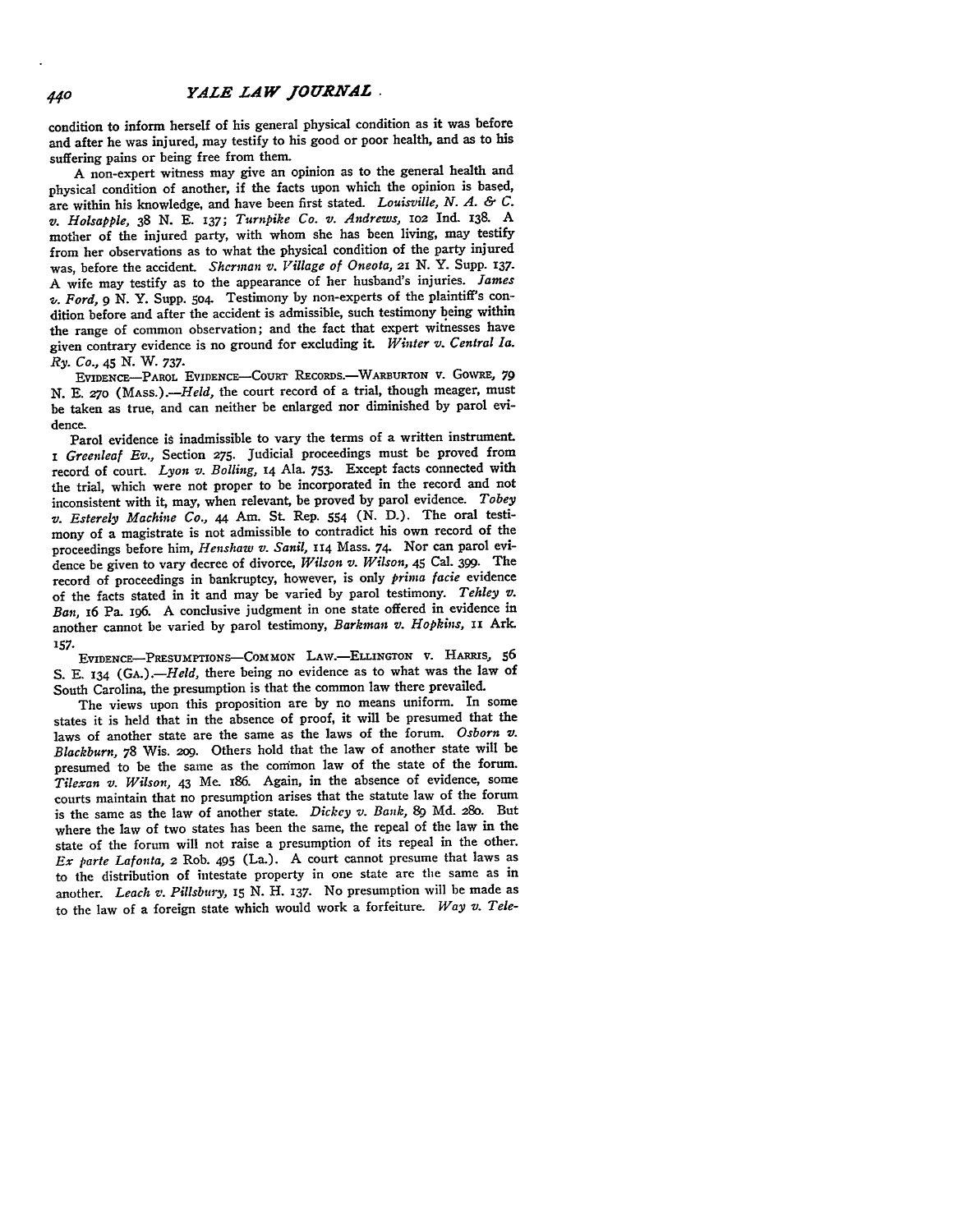*graph Co.,* **83** Ala. **542.** The general rule, then, seems to be that when the courts of a state shall know as a fact, the law of a particular state, such law must be proved as a fact, and the court will not take judicial notice of it, but in the absence of proof, will presume it to be the same as the law of the forum. *R. R. v. Weaver,* **35** Kan. **412.**

INJUNCTION--BOYCOTTING.-ALFRED W. BOOTH & BRO. V. BURGESS, ET AL., **65 ATL., 226 (N.** *J.).-Held,* that the manufacturer was entitled to an injunction restraining the officers of the union from directing or inducing **by** threats, etc., the employees of the boss carpenters to strike.

Prior to the decision of *Leathen v. Quinn,* **15 Q. B.** 476, decided in **igoi** the doctrine laid down in the leading English case of *Allen v. Flood, i* **A.** *C.* :894, was followed both in the United States and England, viz., that it was not illegal for one person or combination to persuade a party not to enter into a contract with another, if his ability or capacity was not impugned. *Mogul Steamship Co. v. McGregor,* L. R **i5** *Q.* B. **D.** 476; *Boyson v. Thorn,* **98** Cal. **578;** *Ashley v. Dixon,* 48 **N.** Y. 43o. But a conspiracy to injure a person in his profession **by** false statements, as to his character followed **by** damages is actionable. *Wilder v. McKee, iix* Penn. **St. 335.** It seems to be an undisputed rule in most jurisdictions that workmen have the right to organize themselves in associations for the purpose of having their demands granted and to strike or quit work in a body upon the refusal of the employer to accede to their demands. *Arthur v. Oakes,* **ii C. C. A.** 209. But to allow a business to be subjected to the control of an organization, that orders away its employees and frightens away others that it may seek to employ, is a condition utterly at war with every principal of justice. *State v. Charles T. Stewart, et al.,* 59 Vt **273.** It seems preposterous to deny an individual the right to carry on a legitimate business, as he sees fit, and the law should afford ample protection against powerful combinations using coercion and intimidating his customers. *Oxley Stave Co: v. Hopkins, et al.,* 83 Fed. 912. The procurement of workmen to quit work, who are employed upon satisfactory terms, unless the employer accedes to the demands of persons who he is under no obligation to, is illegal and constitutes a malicious and unlawful interference in the business of the employer, which is not only actionable, but a misdemeanor at common law. *Old Dominion Steamship Co. v. McKenna,* **3o** Fed. 48.

INSURANCE-ORAL APPLICATION-WAIVER-GLENS FALLS INS. Co. v. MICHAEL, 79 **N. E. 9o5** *(IND.).-Held,* that where a standard fire policy was issued on an oral application, without any representations on the part of the assured as to the extent of his title, insurer thereby waived a clause providing for forfeiture, in case assured's interest was other than unconditional and sole ownership in fee.

**A** covenant in a fire policy, that the application "contains a just, full and true exposition of all the facts in regard to the condition and value of the property," is waived **by** an insurer who issues it solely upon a bare request. *Commonwealth v. Hide & Leather Ins. Co.,* **12** Mass. 136; *Bahringer v. Empire Mut. Life Ins. Co.,* 2 T. and **C.** (N. Y.) 61o. This is upon the ground that an applicant has a right to suppose that the insurer will make proper inquiries, and that, if he does not, he waives information in regard to them. *Short v. Home Ins. Co., 9o* **N.** Y. 16. But a clause in a fire insurance policy avoiding the policy if the premises are vacant for a specified period, is not waived **by** reason of knowledge on the part of the insurer that they are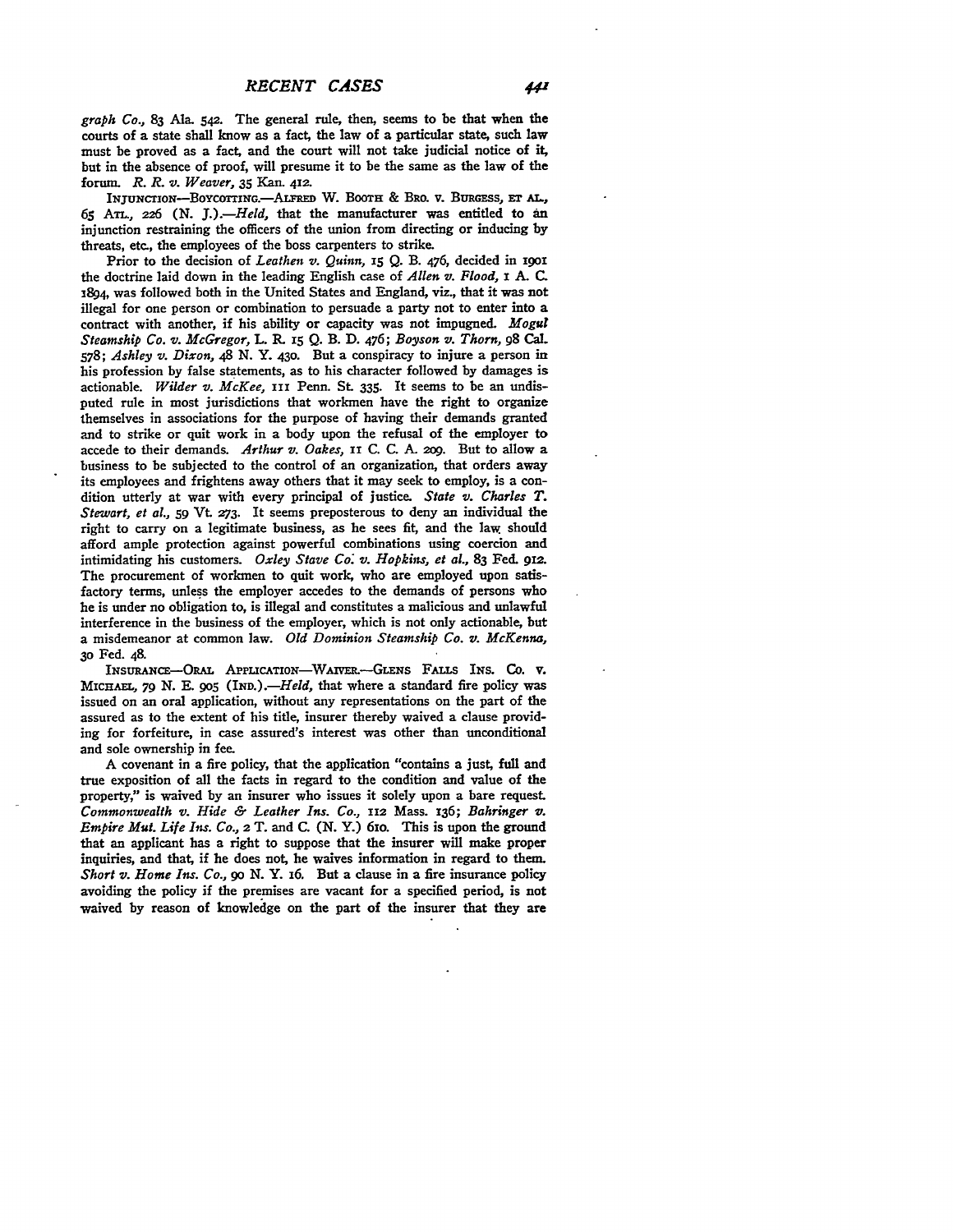vacant at the time the policy issued. *Queen Ins. Co. of America v. Chadwick,* **<sup>13</sup>**Tex. Civ. **App. 318;** *Conn. Fire Ins. Co. v. Tilley,* **88** Va. **1o24.** There are many *dicta* contrary to the case in point, upon the ground that where there is no written application and no terms have been agreed upon **by** parol, except the amount, the insured must be charged with knowledge that the policy he receives, contains the contract binding upon him. *Waller v. Northern Assur. Co.,* io Fed. **232;** *Brown v. Commercial Fire Ins. Co.,* **86** Ala. **E89;** *Wierengo v. Amer. Fire Ins. Co., 98* Mich. 621.

LANDLORD AND TENANT-ACTION BY LANDLORD TO RECOVER POSSESSION-**DEFENSES.-WALLACE** V. **OCEAN GROVE CAMP MEETING** Ass'N **OF METHODIST** EpiscoPAL CHuacH, 148 **FED. 672 (N.** *J.).-Held,* a tenant, who repudiates that relation and claims title adversely to the landlord, cannot defend against an action **by** the landlord to recover possession on the ground of the insufficiency of the notice to terminate the lease.

Where the relation of landlord and tenant is disclaimed **by** the tenant, or the tenant repudiates the title of his landlord, neither a demand of possession or notice to quit is necesary to enable the landlord to maintain an action for possession of premises. *Carger v. Fee,* **4o** Ind. **572;** 39 **N. E. 93. A** landlord is not bcund to give his tenant notice to quit, if the tenant has taken possession under an adverse title. *Williams v. Hensley,* **i A. K.** Marshall x8r. The notice to quit to which a tenant at sufferance is entitled cannot be claimed **by** one who has asserted any title that directly or impliedly negatives the right to put an end to his interest *Kunzie v. Wixom,* **39** Mich. 384. In ejectment the defense of adverse possession is inconsistent with a tenancy, and exempts plaintiff from the necessity of proving a notice to quit. *Wolf v. Holton,* 92 Mich. 136; **52** N. W. 459. **A** tenant at will cannot defend an action **of** ejectment by the landlord on the ground that he had no notice to quit, where the answer expressly denies plaintiff's title, and sets up ownership in defendant. *McCarthy v. Brown,* **113** Cal. **15.**

LANDLORD AND TENANT-DEFECT IN PREMISES-INJURIES TO OCCUPANTS. **HATCH ET AL. V. MCCLOUD** RvER LUMBER Co., **88** PAC. *355.-Held,* occupants of premises under a lease assumed the risk of injury from a wire extending from an electric light pole without the premises to an anchor about two feet within the premises which was so located at the time of the lease and was known to them.

Where the occupants of a terement house are permitted, without objection, to use the yard, and there is no restriction in the lease against such use, an easement is thereby created in favor of the tenant, and the landlord is liable for injuries resulting'from his failure to make the yard safe. *Canavan v. Stayvesant,* **27 N.** Y. **Sup.** 413. A nuisance being allowed to remain in the same position a sufficient length of time without any endeavor on the part of the defendant by the exercise of reasonable care and diligence, to ascertain its dangerous position; and having let the premises with a nuisance, existing thereupon **bi,** is, under the circumstance, liable for injuries sustained by the tenant, *Ahicrn v. Steel,* 115 N. Y. 203. In an action for personal injuries, it appears that in the yard of a tenement house in which apartments were rented from defendant to plaintiff's father, a large flat stone stood almost perpendicularly against the fence, and had so stood for several months, and at the time the apartments were let; that while the plaintiff's child was playing around the sone, it fell and injured her, it was held that the defendants were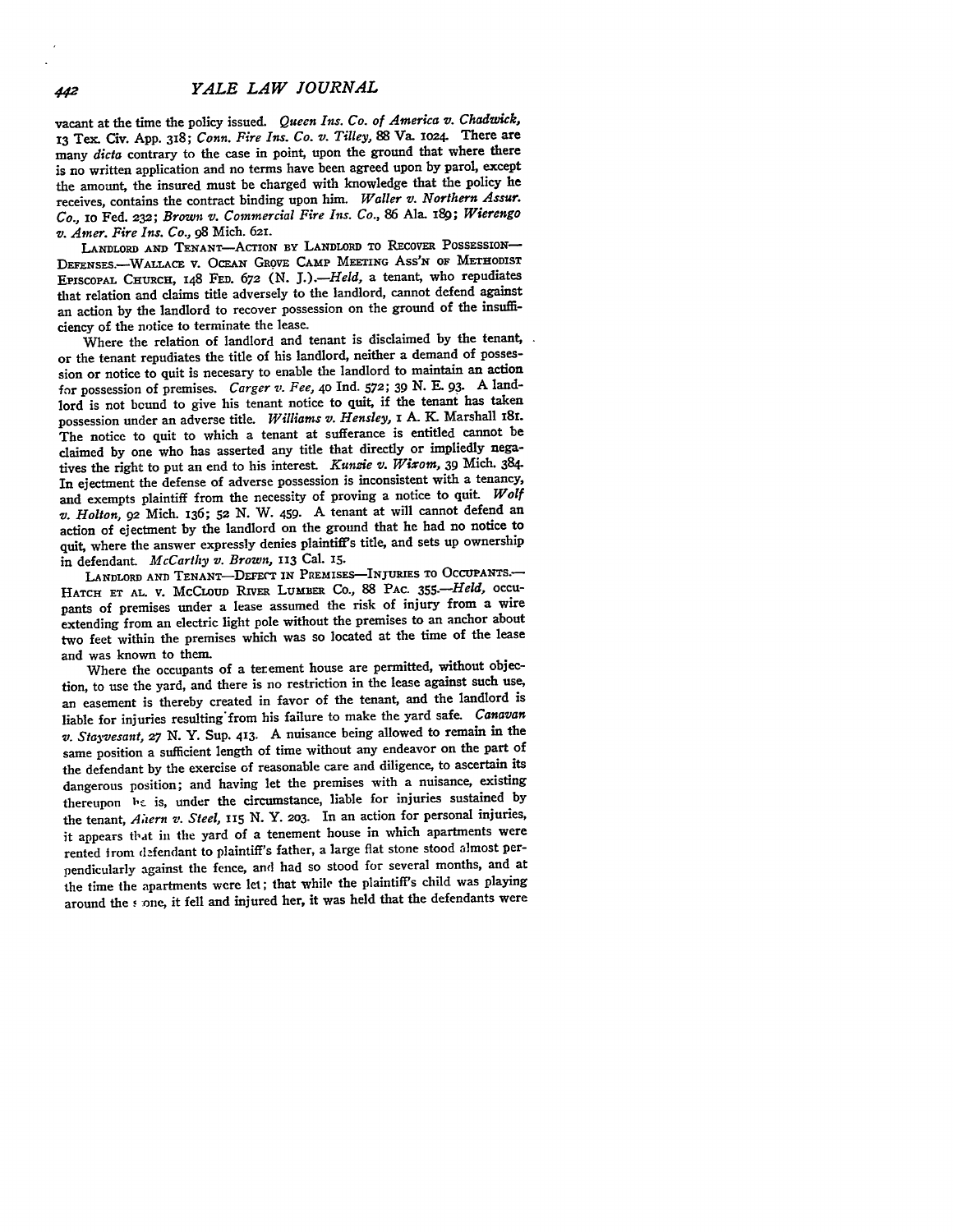liable, though they had no actual knowledge of the existence of the stone, or its dangerous nature. *Schmidt v. Cook et al.,* **33 N.** Y. Sup. 624.

MASTER AND SERVANT-DEFECTIVE CAR-DUTY OF INSPECTION.-SHANK-WEILER V. BALTIMORE & O. R. R. Co., 148 FEDERAL REPORTER 195. A railroad company is not chargeable with negligence which **will** render it liable for an injury to an employee caused **by** the breaking of a defective brake-rod, where the defect was latent and in a place where it was not discoverable **by** such an inspection as is customarily made **by** well-regulated and prudently -conducted railroads, which inspection was made and was the only kind which -was practicable, or which could be made without seriously interfering with .the operation of trains.

It is the duty of defendant railroad company, receiving a freight car from another company, to inspect *it,* and to see that it is reasonably fit for service; .and, in the event that a freight car is received with a brake-beam in such a defective condition that defendant's brakeman, whose duty it is to couple the foreign car with those of defendant, and is injured in his attempt to make such coupling, and the brakeman has no knowledge of the condition of the brake-beam, and its condition cannot be readily seen, defendant is liable for -such injury. *Missouri Pacific Railway Company v. Barber, 44* Kan. *612,* 24 Pac. **969.**

MASTER AND SERVANT-INJURY TO SERVANT-VICE PRINCIPAL-TIVNAN **T'.** KEAHON, **Ioi N.** Y. **Supp. io76.** Houghton and Scott, **J.J.,** *dissenting.*

*Held.-One* through whom the proprietor of a livery stable conducted it, and who is the manager and superintendent thereof, and employs help, is the vice-principal of the master, for whose negligence in failing to instruct a common laborer how to start an engine, great danger being attendant thereon .unless it was started properly, the master is liable.

**A** foreman in a mine, whose duty it was to direct ten or twelve men what work to do, and take care of mine, but who is subject to the orders of the pit boss and the superintendent, is the fellow servant and not vice-princi- ,pal of a laborer under his control, who is injured while assisting the foreman in the execution of his work. *What Cheer Coal Co. v. 1ohnson,* **56** Fed. 81o; *Railroad Co. v. Baugh, i3* Sup. Ct **914.** A section boss having charge of keeping track in order, who hired and discharged his men, but who was subject to the orders and directions of a track master, to whom it was his duty to report needed repairs, and to receive from him the necessary tools :and materials, was a fellow servant of a section hand injured from the defective condition of a hand car, the defects in which were known to such section boss, and were suffered to exist through his negligence. *Barringer v. Delaware & H. Canal Co., ig* Hun. 216. In an action to recover for injuries sus- •tained while unloading dirt under a foreman who was in charge of the men, that he was not a vice-principal, but fellow servant, although he had power to discharge for cause. *Schroeder v. Flint and P. M. R. Co.,* 103 Mich. **2r3;** 61 **N.** W. **663.**

NEGLIGENCE-DANGEROUS PREMISES-CARE REQUIRED.-GILFALLAN V. -GERmAN HosPITAL **&** DISPENSARY **m THE** CrrY OF NEw YoRK, ioo **N.** Y. Supp. 6o. The intestate, employed as plumber **by** the defendant, attempted to leave the defendant's premises **by** means of a ladder and wall, although the premises were provided with a safe entrance and exit After climbing -to the top of the wall and as he stepped out on what he supposed to be the -roof of an ash-lift, he fell into a well sustaining fatal injuries. *Held,* that as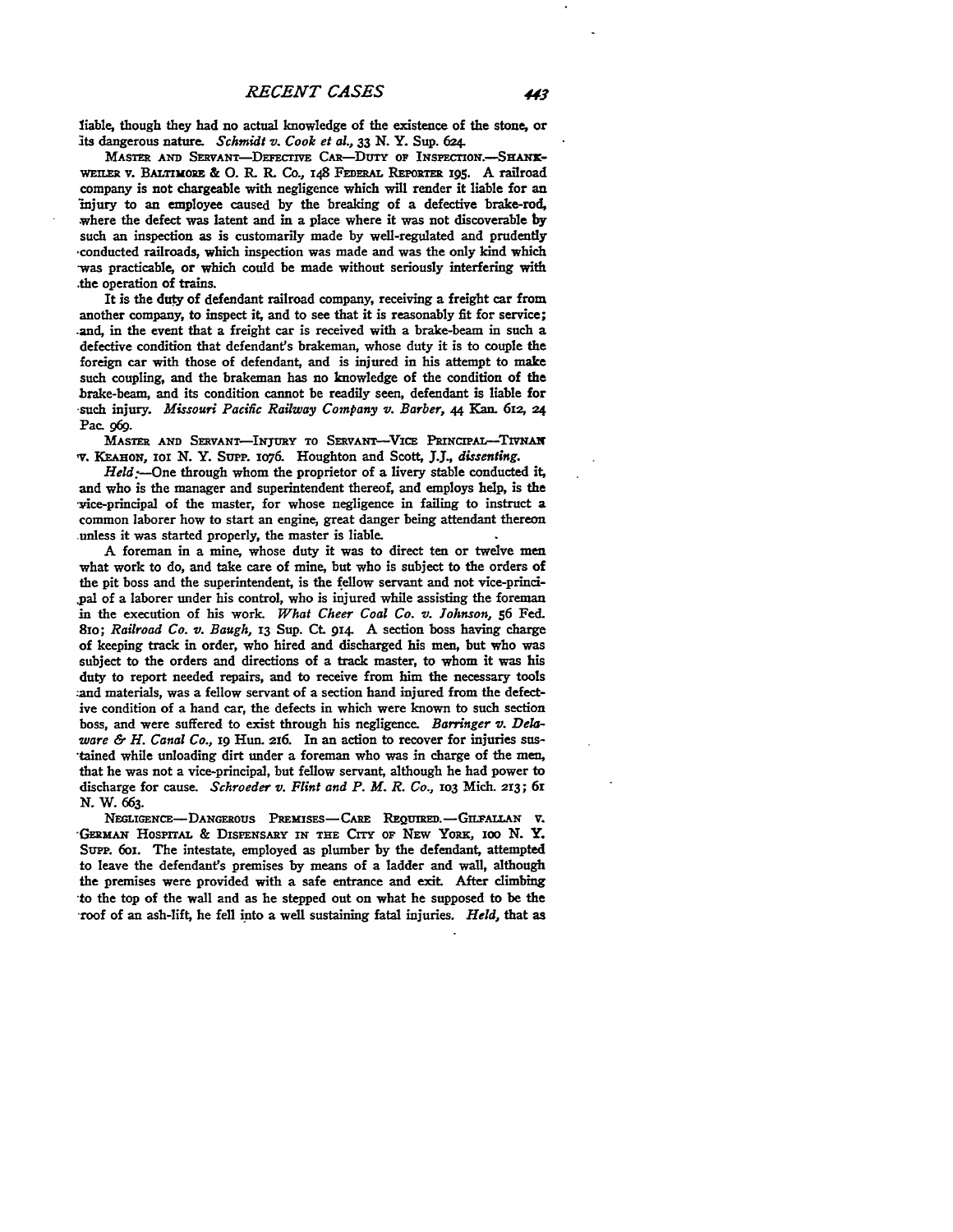the intestate had never been authorized to use this means of exit from the hospital grounds, the defendant owed him no duty to keep the same safe for that purpose. Hooker, J., *dissenting.*

The basis of liability in negligence cases is the violation of some legal duty to exercise care. *Cusick v. Adams, 115* N. Y. **55.** Such duty must be owed to the plaintiff or the action will not lie. *Nickerson v. Bridgeport H. Co.,* 46 Conn. **24;** *Marvin Safe Co. v. Ward,* 46 **N. J.** L. ig. The general rule is that a landowner is under no obligation to render his premises safe for any purpose for which he cannot reasonably anticipate that they will be used. *Armstrong v. Medbury,* 67 Mich. 250. A mere license given by the owners to enter and use the premises, which the licensee has full opportunity of inspecting and which contain no concealed cause of mischief, throws n obligation upon the owner to guard the licensee against danger. Sullway  $v$ . Waters, 14 Ir. C. L. 460. If plaintiff is a licensee and falls into a hole, which is not concealed except **by** the darkness of night, the owner of the premises is not liable for injuries sustained thereby. *Reardon v. Thompson,* 149 Mass. 267.

**NEGLIGENcE-EvIDENCE** To **ESTABLISH.-LEONARD V. MIAMI** MIN. Co., 148 *FED. REP. 827.-Held,* that an inference of negligence cannot be based on a presumption nor on speculation and conjecture.

General rule is that negligence cannot be presumed without any evidence, *Lyndsay v. Conn. & P. R. R. Co.,* **27** Vt. 643; *Daniel v. Directors, etc., Met. R. Co.,* L. R. (5 H. L.) 45. And as law does not impute it, it lies on party alleging it to prove it, *Doyle v. Boston & A. R. R. Co.,* **145** Mass. *386; O'Connor v. Mo. Pac. R. R. Co.,* 94 Mo. I5o. Mere fact of an accident's happening does not amount to evidence sufficient to base an inference of negligence on, *Welfare v. London & B. R. Co.,* L. R. (4 **Q.** B.) **698.** To the. general rule as just stated there are two well recognized exceptions, the first being: when relation of carrier and passenger exists and injury occurs during actual transportation, *Curtis v. Rochester, etc., R. Co., 18* **N. Y.** 534. But besides these two elements the plaintiff must show that the accident was caused by some defect in road or some part of the apparatus employed in operating it, *Wall v. Livezay,* 6 Col. 465; *Christie v. Griggs,* 2 Campbell's Rep. 79. The second exception being: when an injury arises from some condition or event which is in its very nature so obviously destructive of safety of person or property as to admit of no other inference save negligence on part of person in control of such agency, such acts come within the principle of *res ipsa loquitur, Kearney v. London & B. R. Co.,* L. R. **(6 Q.** B.) 761; *Mullen v. St. John, 57 N.* Y. **567.**

PATENTS-INFRINGEMENT-EQUIVALENTS.-- UNIVERSAL BRUSH Co. v. SONN, ET AL., 146 FED. 517 (N. Y.).—Held, that the substantial equivalent of a patented device or means which performs the same function does not avoid an infringement because it may perform an additional function.

The courts and text writers are very reluctant about defining the term invention, lest it should breed injustice. However, it must be new, useful and comply with all legal formalities. *Cooley on Torts,* second edition, page **414.** Novelty is presumed on the grant of a patent, and the patent is *prima rae* evidence thereof. *Waterbury Brass Co. v. N. K., ctc., Brass Co., <sup>3</sup>* Fish. Pat. Cas. 43; *lHuber ,. Nelson Mfg. Co.,* 3o Fed. 830. Whether a device is new, however, depends upon whether it is the same kind as another or whether it acts in the same way and produces the same result in substance.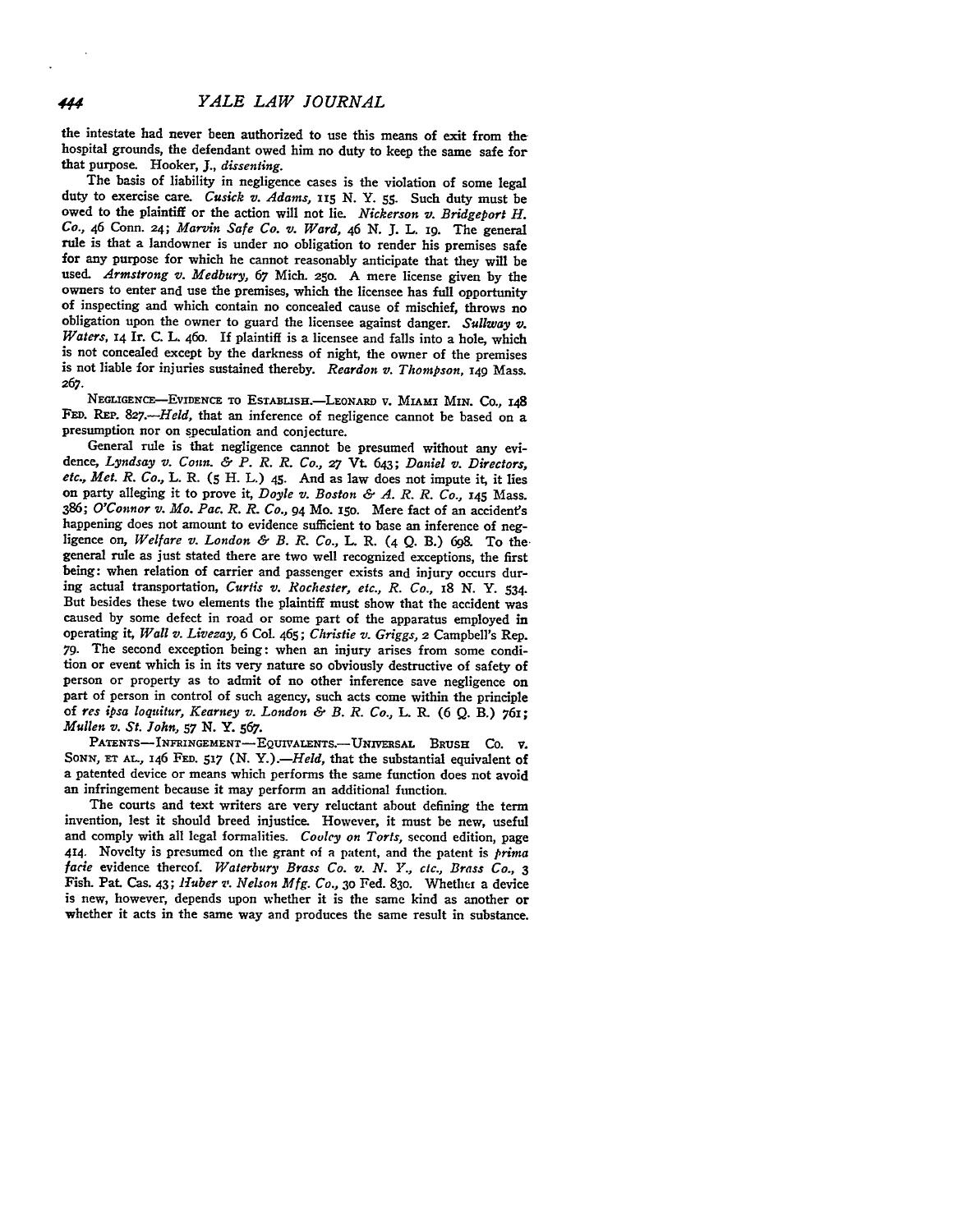*Howe Mack. Co. v. Nail Needle Co., x34* **U.** *S.* **388;** *Day v. Fair Haven Ry. Co.*, 132 U. S. 98. To be raised to the dignity of an invention, the improvement must **be** one which would not ordinarily occur to an expert mechanic. *Mast, Foos & Co. v. Stove Mfg. Co.,* **177 U. S.** *493; Potts v. Creager, <sup>155</sup>* **U. S. 597.** So also the aggregation or combination of old elements, which perform no new function and accomplishes no new results, does not involve a patentable novelty. *Mosler Safe Co. v. Mosler,* **127 U. S.** 364; *Peters v. Hanson,* **129 U. S. 541.** Yet if such a new combination of known elements produces a new and beneficial result, it is evidence of invention but not conclusive. *Loom Co. v. Higgins,* **Io5 U. S.** 58o. Moreover, the use of an old thing for a new purpose does not constitute an invention unless it produces a new and useful result. *Grant v. Walter,* **148 U. S.** 547; *Knapp v. Morss,* **i5o** V. **S. 221.** Nor is a device any less an equivalent of another because it may perform an additfonal function, *O'Leary v. Utica & M. V. Ry. Co., 144* Fed. 399; *Wheeler v. Climper, Mower, etc., Co.,* Fed. Cas. No. **17,493.** One of the best tests of invention, also, is whether it brings to actual commercial success what prior inventors had partly accomplished. *Consolidated Valve Co. v. Crosby Valve Co.,* **113 U. S.** *I57; Smith v. Goodyear Dental Vulcanite Co.,* **93 U. S. 686.** And although prior unsuccessful experiments involved the same idea or principle as a subsequent patent, the latter will not be invalidated. *Whitelys v. Swayne,* **7** Wall. **685;** *Am. Bell Telep. Co. v. People Tel. Co.,* **25** Fed. **725.**

SLANDER-EVIDENCE-UNDERSTANDING OF WORDS SPOKEN.-PROCTER V. POINTER, 56 S. E. III (GA.).--Held, that in cases of slander, an exception is sometimes made to the general rule that witnesses must state facts, and not their inferences from them and as the slander and damage consist in the apprehension of the hearers, they are allowed to give their understanding of the words spoken.

The general rule is that witnesses may state their understanding of slanderous words proved to have been spoken. *Tottlebein v. Blankenship,* **88 Ill. App.** 47; *Freeman v. Sanderson,* **123** Ind. 264. But a contrary view has occasionally been taken. *Snell v. Snow,* 54 Mass. **278;** *Wright v. Paige,* 36 Barb. **(N.** Y.) 438. So where a slander was made **by** insinuations and gestures, it was competent for hearers to state what they understood **by** them. *Leonard v. Allen,* **65** Mass. **24r.** Custom may give to words an uncommon meaning and a witness may be allowed to give his understanding of them. *Newbold v. Bradstreet,* **57 Md. 38.** But where words are unambiguous and expressed in ordinary language, a witness will not be allowed to testify as to his understanding. *Jarnigan v. Fleming, 43* Miss. **7zo.** Hence, the converse also is true, that evidence as to understanding of witness will only be admitted where the words are ambiguous and susceptible of different meanings. *Shaw v. Shaw,* 49 **N.** H. **533.**

**STATE REGULATION-POLIcE** PowER-CrTY **ORDINANcE-CITY OF SELMA** v. Tim, *42* So. **4o5** *(ALA.).-Held,* that a city ordinance, making it an offense for one to peddle without having secured a license was not repugnant to the Interstate Law nor any other feature of the State or Federal Constitution.

Any state has the right, **by** virtue of its police power, to tax or forbid any class of employment which may be prejudicial to the public good *Cooley on Const. Limitations,* sixth edition, **742;** *Sayre v. Phillips,* 148 Pa. St. 482. This police power is inherent in a state without any reservation in the Constitution. *Carthage -v. Frederick, x22* **N.** Y. **268;** *Corn. v. Vrooman,*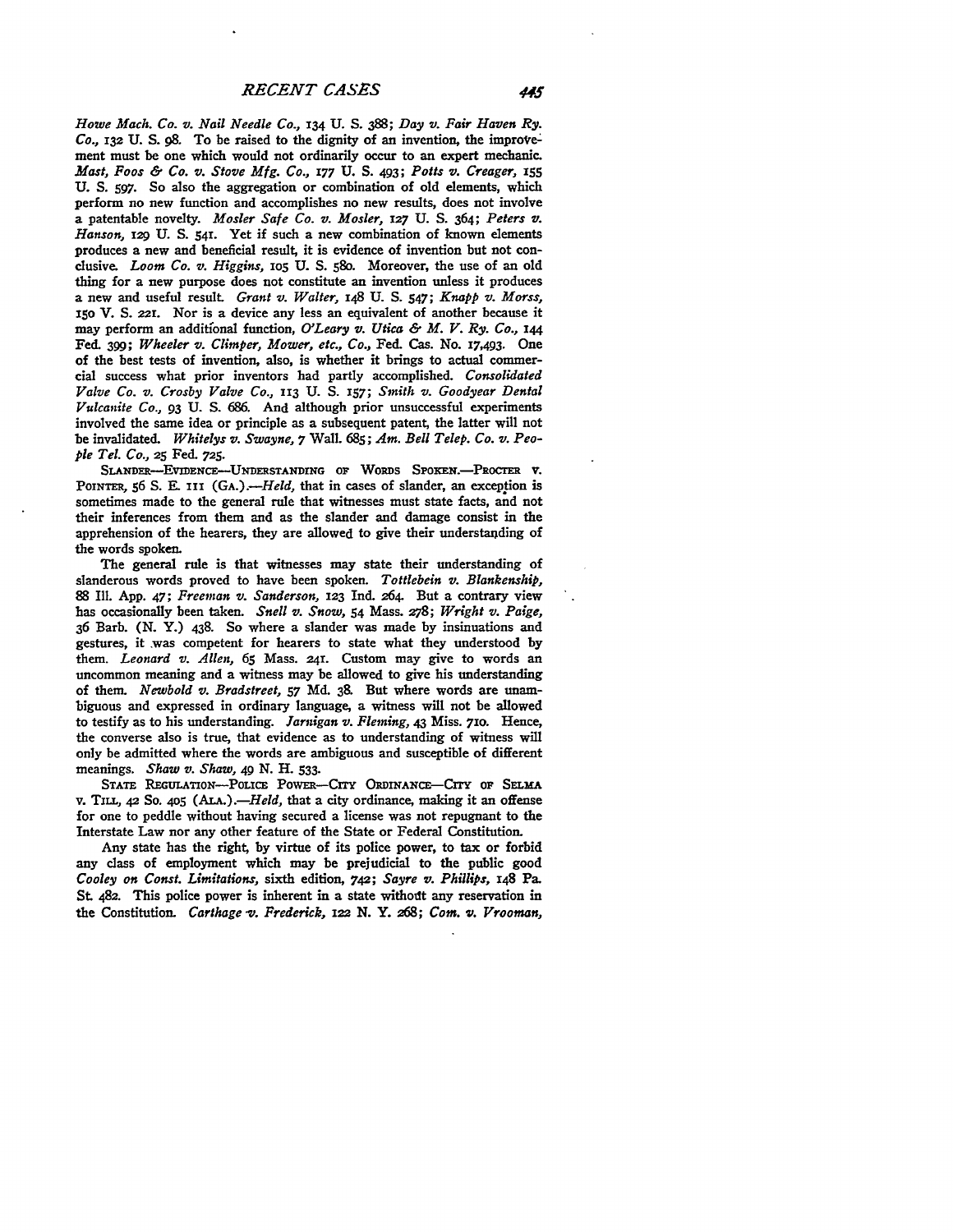*446 YALE LAW JOURNAL*

164 Pa. St 3o6. It must be distinguished from eminent domain or taxing power. *Carthage v. Rhodes,* **io** Mo. **I75;** *N. Y. Health Dept. v. Trinity Church, i45* **N. Y. 32.** Although police power is exercised only for the purpose of promoting the public welfare, yet the object must always be regulation and not the raising of revenue. *Walker v. Jameson,* **i4o** Ind. 591; *Muhlenbrinck v. Long Branch Com'rs, 42* **N. J.** L. 364. M6reover, in the absence of any constitutional restriction it may be delegated to the various municipalities throughout the state. *N. Y. Fire Dep't v. Gilmour, 149* **N.** Y. *453;* Com. *v. Plaisted,* 148 Mass. **375.** But such city ordinance must not be a regulation of interstate commerce nor discriminate between residents or products of different states. *Welton v. Mo.* **9x** U. S. **275;** *Robbins v. Shelby Co. Taxing Dist. 12o* U. S. 498. Hence, sellers **by** sample for future delivery are not regarded, in this country, as peddlers, under such a city ordinance. *Stanford v. Fisher, 14o* **N.** Y. 187; *Com. v. Farnum,* **114** Mass. **267.** And one imposing a license on peddling of patent rights would be unconstitutional and void. *In re Sheffield,* 64 Fed. 836. So, also, such an ordinance must not deny anyone, such as a foreigner, within the jurisdiction of that state, the equal protection of its laws. *State v. Montgomery,* 94 Me. 192; *County of Santa Clara v. So. Pac. Ry. Co.,* iT8 **U. S. 396.**

STREET RAILROADS-COLLISION WITH TEAM-EVIDENCE.-BAICKER **V.** PEO-**PIE'S ST.** Ry. **Co.** op NANTICOKE **&** NEWPORT, 64 Am, **675 PA.-A** collision occurred between a street car and the plaintiff's wagon, the evidence showing that if plaintiff had continued on his course, he could have cleared the track and avoided the collision, but that having changed his mind, he attempted to back off. Both the motorman and the plaintiff acted on the belief that he would succeed. *Held,* that he could not recover for the injuries received. Mestrezat, **J.,** *dissenting.*

Persons engaged in operating street cars are not required to use more than ordinary care to see that the track is clear to avoid collisions with vehicles. *St. Antonio St. Ry. Co. v. Mechler,* **87** Tex. 628. Where a person drives in front of an electric car and is struck **by** it, while attempting to get off the track, the street railway is not liable where there was no evidence that the speed was dangerous or that the gong was not sounded. *Guilloz v. Fort Wayne & B. L Ry. Co.,* io8 Mich. **41.** The dissenting opinion is in accordance with the decisions laid down in several jurisdictions. Since street railroads have no superior right of way over vehicles at public crossings, the company will be liable for negligence in its employees, in failing to have the car under control at such places. *Watson v. Minneapolis St. R. Co.,* **53** Minn. **551;** *Hickman v. Union Depot R. Co.,* 47 Mo. **App. 65.** Although the peril may have been increased **by** an attempt to avoid **it,** the street railway is liable, if the driver was placed in peril **by** the negligence of the conductor and injury occurred while the teamster was exercising ordinary care. *Gibbons v. Wilkesbarre & S. St. Ry. Co.,* **155** Pa. **279.**

USURY-ASSUMPTION OF USURIOUS DEET.-STUCKEY **v.** MIDDLE STATES LOAN BLD;. **& CONST. Co., 55 S. E. 996** (W. *VA.).-Held,* that one who purchases land which is subject to an usurious debt and assumes payment of such debt, as part of the consideration cannot be relieved from the usury.

Whether the right to take advantage of the different statutes of usury is a personal or vested one is apparently a much mooted question in the various jurisdictions of this country. Some courts give the assignee of an usuri**ous** trust obligation the smne rights of defense, as that of assignor at the